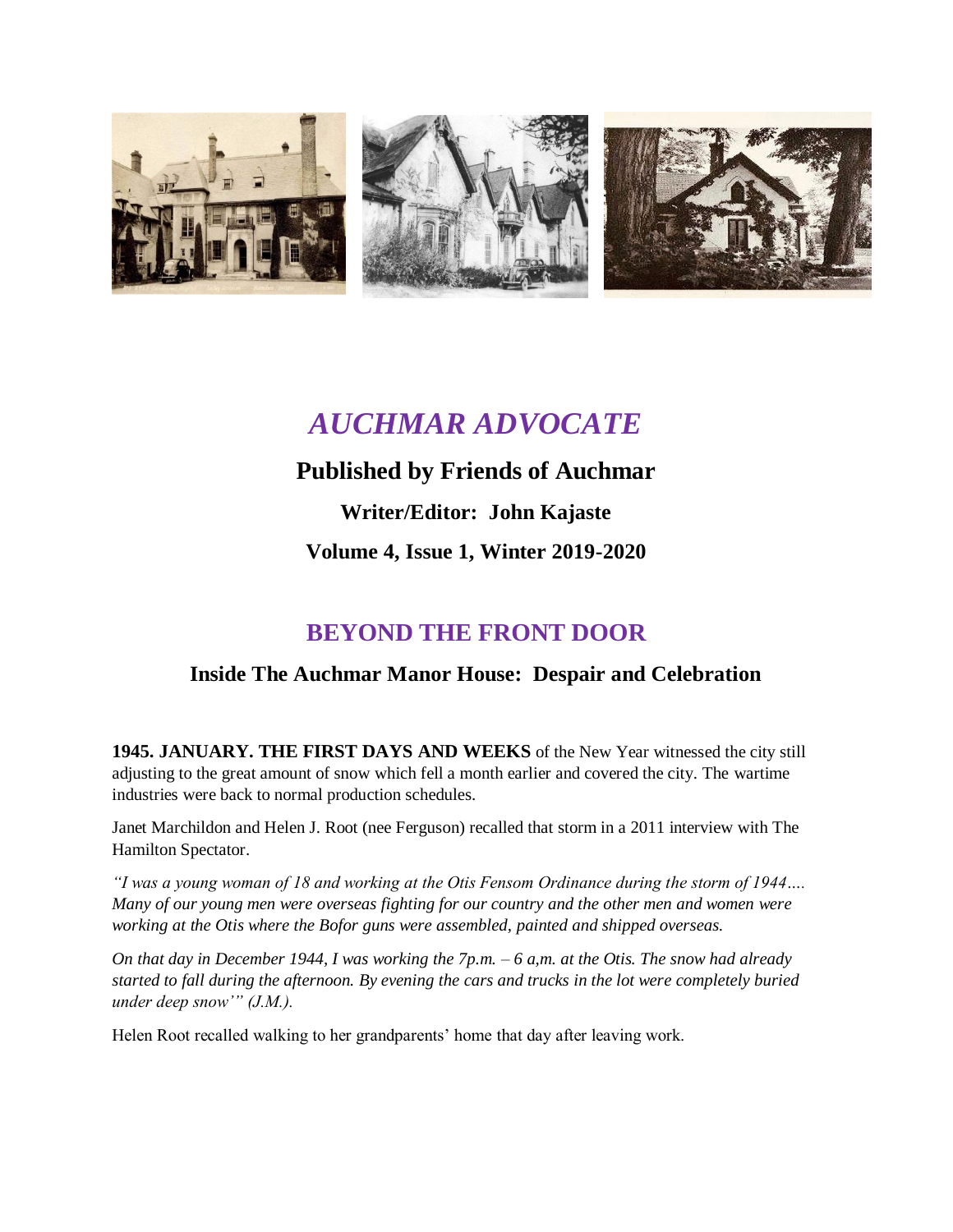*"I was 20 years old and working at the Hamilton Munitions Office located in the Westinghouse building at the foot of Sanford Ave. N. and my home was in Westdale. … By the middle of the morning 'the powers that be' dismissed us for the day.*

*I can't remember why I didn't catch my ride home but decided that I could walk. My grandpartents lived on Victoria Avenue South, just down from Hunter Street and I made it there before lunch."*

Our young men fighting overseas were in the hearts and minds of many families this January.

Letters and photographs were read and looked at time and time again by parents over breakfast in the morning, or after reading the evening edition of the paper. All hoped and prayed that 'their young men' would come home. All hoped that they wouldn't receive a telegram from C.N. or C.P.

Alan and Edna Young looked at a photograph of their son, James Mason, with his outfit, the  $41<sup>st</sup> A/A$  Battery R.C.A. as they awaited the arrival of Harry and Gladys Greening.



They recalled the past year and the success of D. Day and the blizzard last month.

At Auchmar, the recovering airmen were busy. They had cut out the deadwood from the woodlot and stocked the many fireplaces in early November. There was a rumor that the men (those able to) had taken to cross country skiing.

### MAJOR J. D. YOUNG IS NOW **REPORTED KILLED IN ACTION**

Son of Major-General Young, C.B.E., of Ancaster-Two Local Soldiers Succumb to Wounds, Seven Wounded, One Missing

Major John Douglas Young, previously reported missing, is now listed as killed in action. Major Young is a son of Major Ceneral J. V. Young, C.B.E., Master-General of Drainace, whose home in civil life is in Ancaster-Gener dier is missing in action.



John Reilly, 114 Strachan east.<br>David G. Johnson, 2 Hyde venue.<br>e-Cpl. Arnold E. Hayes, 312<br>treet cast.



James Young was stationed in Ottawa but was able to return home on occasion while inspecting the Bofors gun facility. He may have thought back to 1942 when he was able enjoy a visit from his sons, Doug and Bill. On June 6, 1944, he was informed that Doug was lost during D Day on Juno Beach. He let Bill and the family know before the official telegram.

Norman and Mabel Braden may have read again the letters that Bill sent them. In January of 1944, he had spent time with his cousin, Owen Greening, while on leave. They hoped that the fighting would end soon.

Bill's brother-in-law, John McColl was a R.C.A.F. pilot flying in the skies of Europe.

May 8, 1945. The newspapers and telegraph services championed victory. Germany had unconditionally surrendered its' armed forces. The war was over. The country celebrated.

Mike, James, Bill, Owen, "Babs" John McColl and Bill Braden who all enlisted in 1941-42, would be coming home.

Bill Braden, Acting Major Mechanics Officer, was discharged five months later on November 6<sup>th</sup>. He intended to return to work at B. Greening Wire Company where he started after completing McGill University.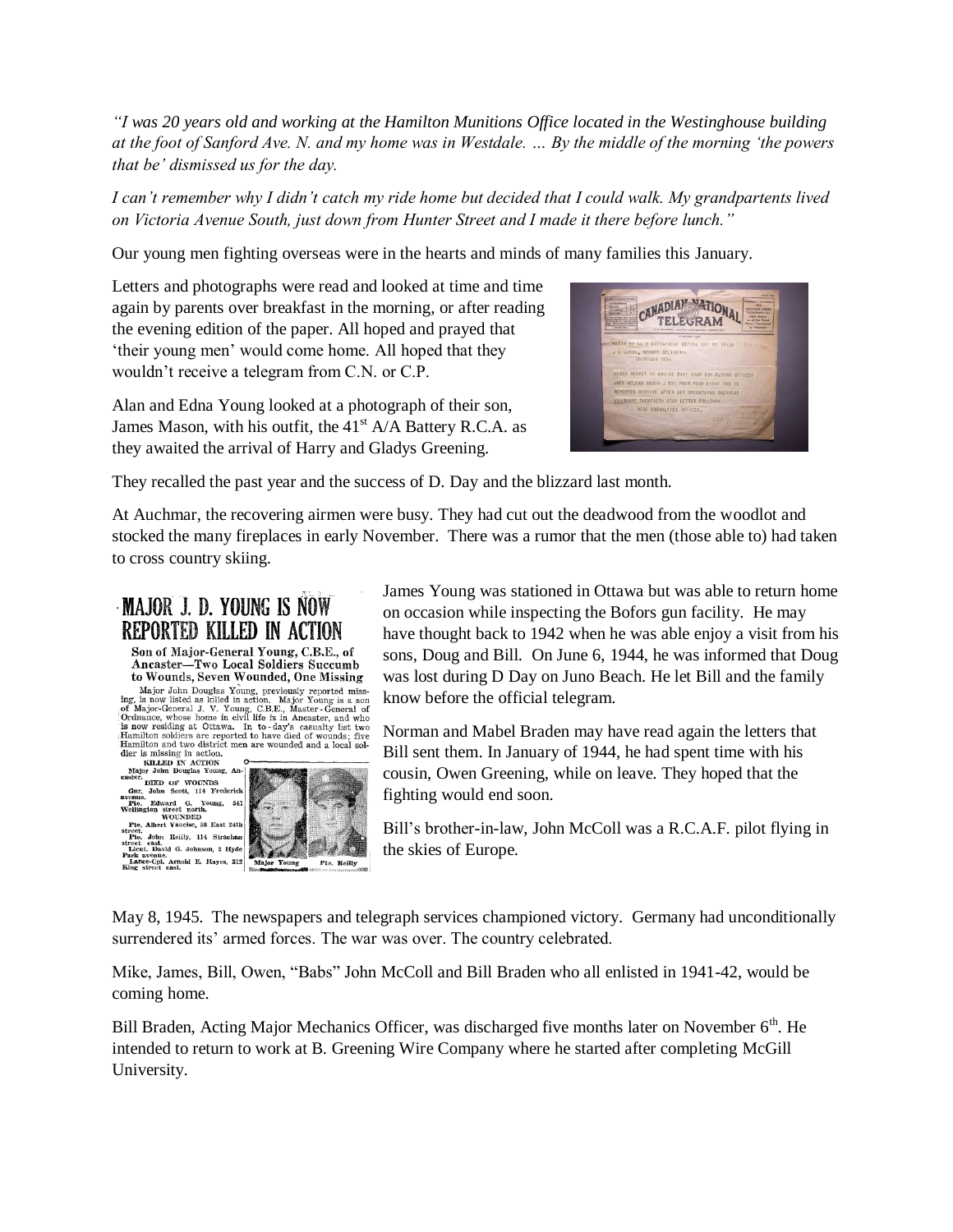

#### D DAY JUNE 6, 1944

#### ROMANCE AND MARRIAGE

Flight Lieutenant and Squadron Leader James "Stocky" Edwards was posted back to England after two years in Africa and Italy.

On D Day, at 23 years of age, he flew his Spitfire over the beaches of Normandy.

Alice "Toni" Edwards (nee Antonio), like "Stocky" was from Saskatchewan. She was training to be a nurse when she joined the R.C.A.F. "on a dare" in October 1942.

Stocky and Toni had met years earlier but then lost touch.

Toni began her training at Rockcliffe, Ontario, and worked in Communications from October 1942 until December 1946. Her postings included Alymer, the No. 1. R.C.A.F. Convalescent Hospital in Muskoka and No. 2 R.C.A.F. Convalescent Hospital (Young Division) in Hamilton.

After the war, Toni completed her medical training and worked as a nurse until her marriage.

When the war ended, Stocky remained in the R.C.A.F. He raised a family and lost his wife at a young age.

As the years passed, he reconnected with Toni who was working as a nurse at Grace Hospital. They married in 1951.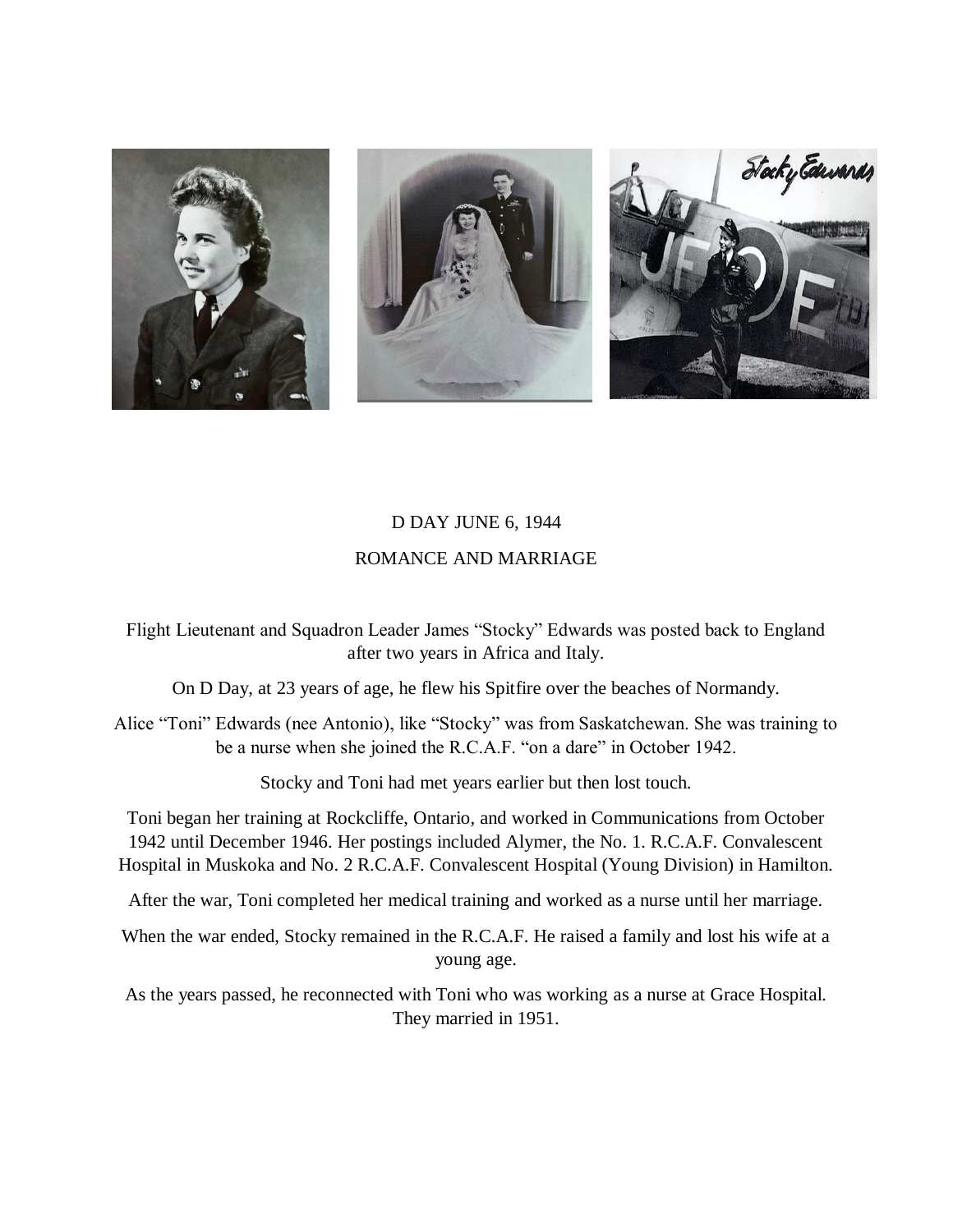# **THE PHOTO GALLERY**

**Auchmar Throughout the Decades**











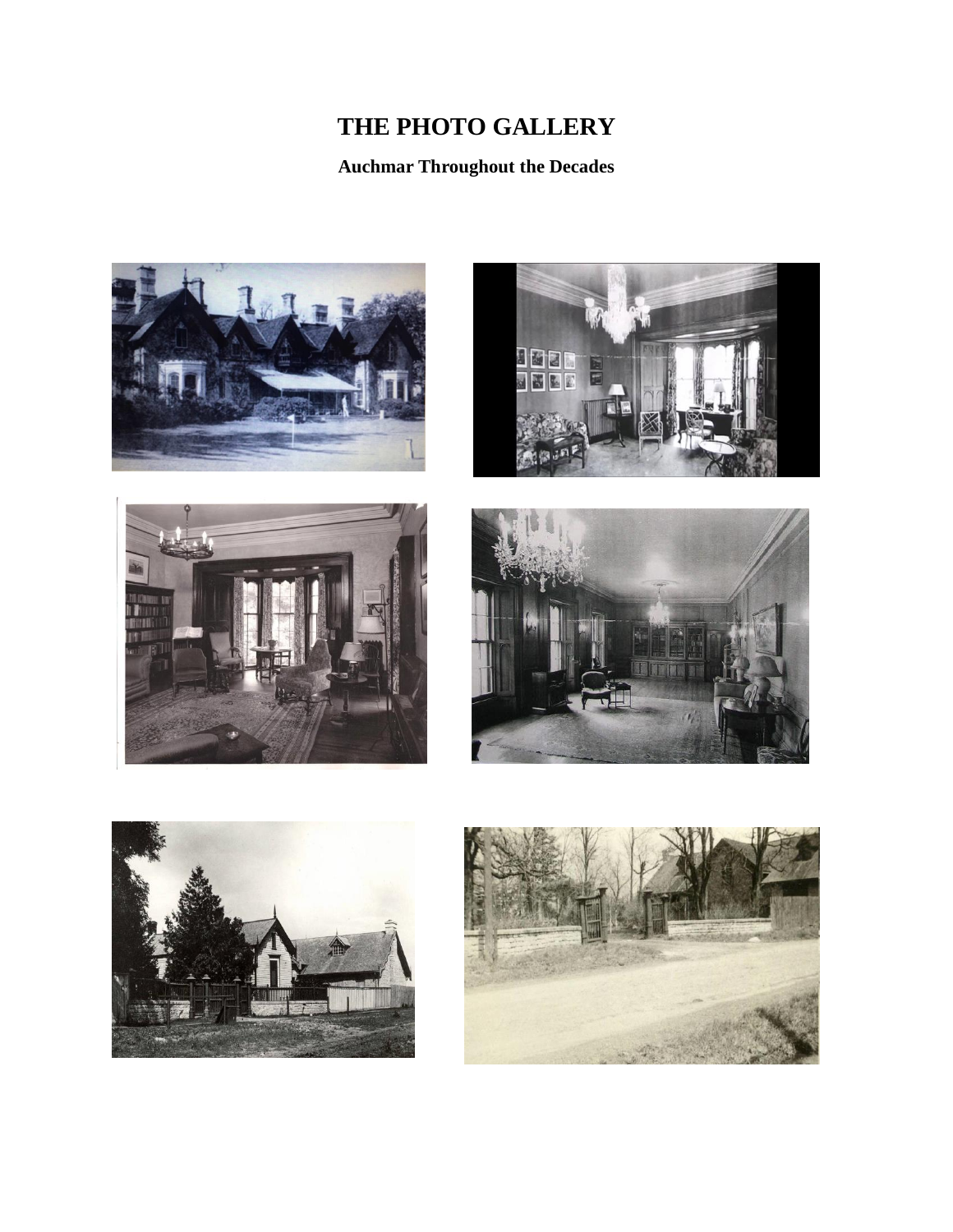## **A LIFE IN HERITAGE**

#### **The Friends of Auchmar Annual General Meeting**

**THE FRIENDS OF AUCHMAR** Annual General Meeting was held at the Hamilton Club on December 4, 2019.

Prior to the Keynote Address, a brief business meeting was held. Reports were received from the The Secretary, Treasurer, and Membership Co-ordinator. Diane Dent gave the Chair's Address which highlighted the activities of the Friends of Auchmar during the past year and included **Auchmar-The War Years.**

The Amendment to the Friends of Auchmar Constitution was presented by John Kajaste. The Amendment was approved by the membership at a Special Members Meeting in June 2018. It was noted that all Boards undergo change. The current Friends of Auchmar Board is not the Charter Board when the group was formed.

Mr. Ian Kerr-Wilson, (Retired) Manager of Heritage Management for the City of Hamilton was the Keynote speaker. He was introduced by Richard Allen who is a Friends of Auchmar Board member.



Mr. Kerr-Wilson's address and presentation about heritage management in Hamilton and Auchmar specifically, was well received and numerous questions were posed after the presentation.

Carrie Brooks-Joiner, Director of Heritage and John Summers spoke briefly and congratulated Mr. Kerr-Wilson.

The Friends of Auchmar celebrated Mr. Kerr-Wilson's contributions with a festive cake in his honour.

Many guests and members stayed a little later after the formal conclusion of the meeting to speak with Mr. Kerr-Wilson.